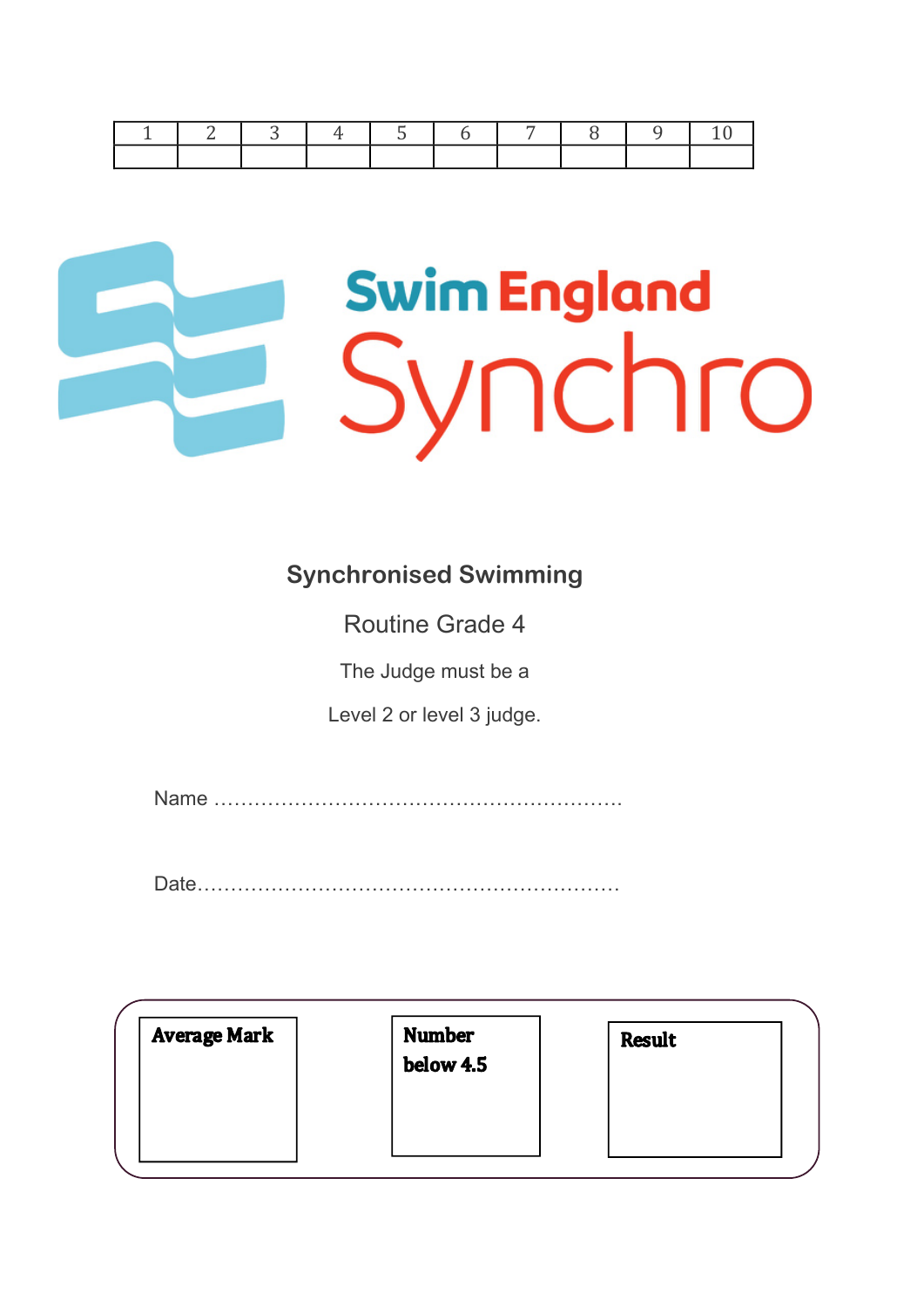#### **CONTENT**

- 1. Walk on to counts with presentation and assume a pose and short deck work. Followed by a dive entry followed by double arm head first boost.
- 2. 5metres of travelling eggbeater with a single arm twirl followed by 5metres travelling opposite direction.
- 3. Head first boost followed by 3metres double arm egg beater travel
- 4. 5 metres torpedo scull, smooth transition coming out sideways into 3 metres double arm eggbeater with creative arms.
- 5. Vertical position travelling, 1 metres sideways, 1 metres backwards.
- 6. Foot first thrust with a spin of at least 360 degrees leg position optional.
- 7. Fishtail switches for a count of 8 ( 2 counts per switch) to metronome 160bpm .
- 8. Double arm eggbeater for 4 counts of 8 to metronome at 160bpm
- 9. Technical team element 3 to metronome with 8 counts per transition (160bpm)
- 10. Cookie position to straddle to vertical followed by a continuous spin of at least 720 degrees..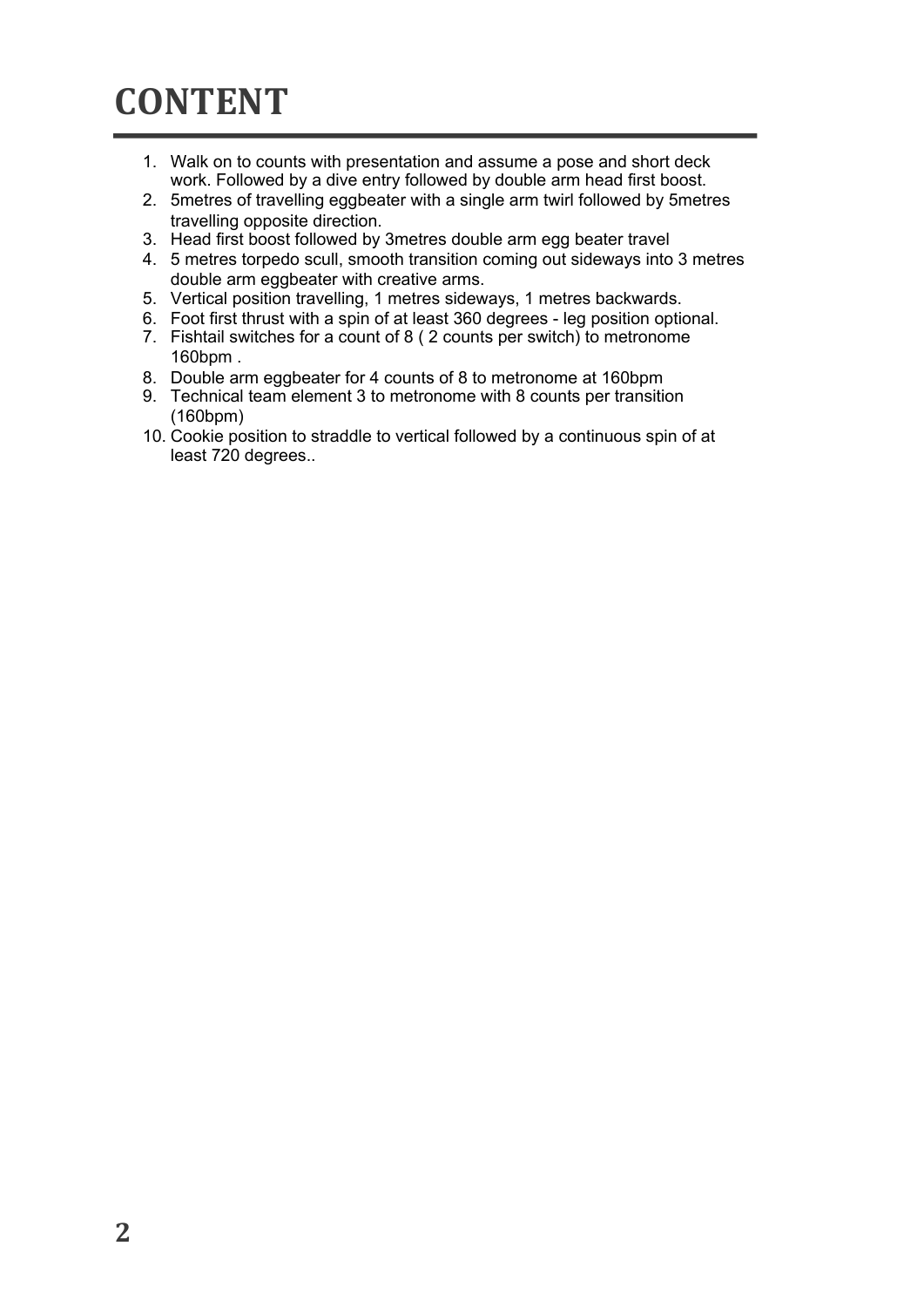## **ROUTINE GRADE 4**

Focus on Controlled entry, travel and *hybrids.*

#### **ELEMENT 1**

Walk on to counts with presentation and assume a pose and short deck work. Followed by a dive entry followed by double arm head first boost.

**MINIMUM REQUIREMENT FOR 5.0** *Full Extension in pose and deck work - make eye contact* with *Judge* Surface at least 5 metres from side *Hips* dry on the head first boost.

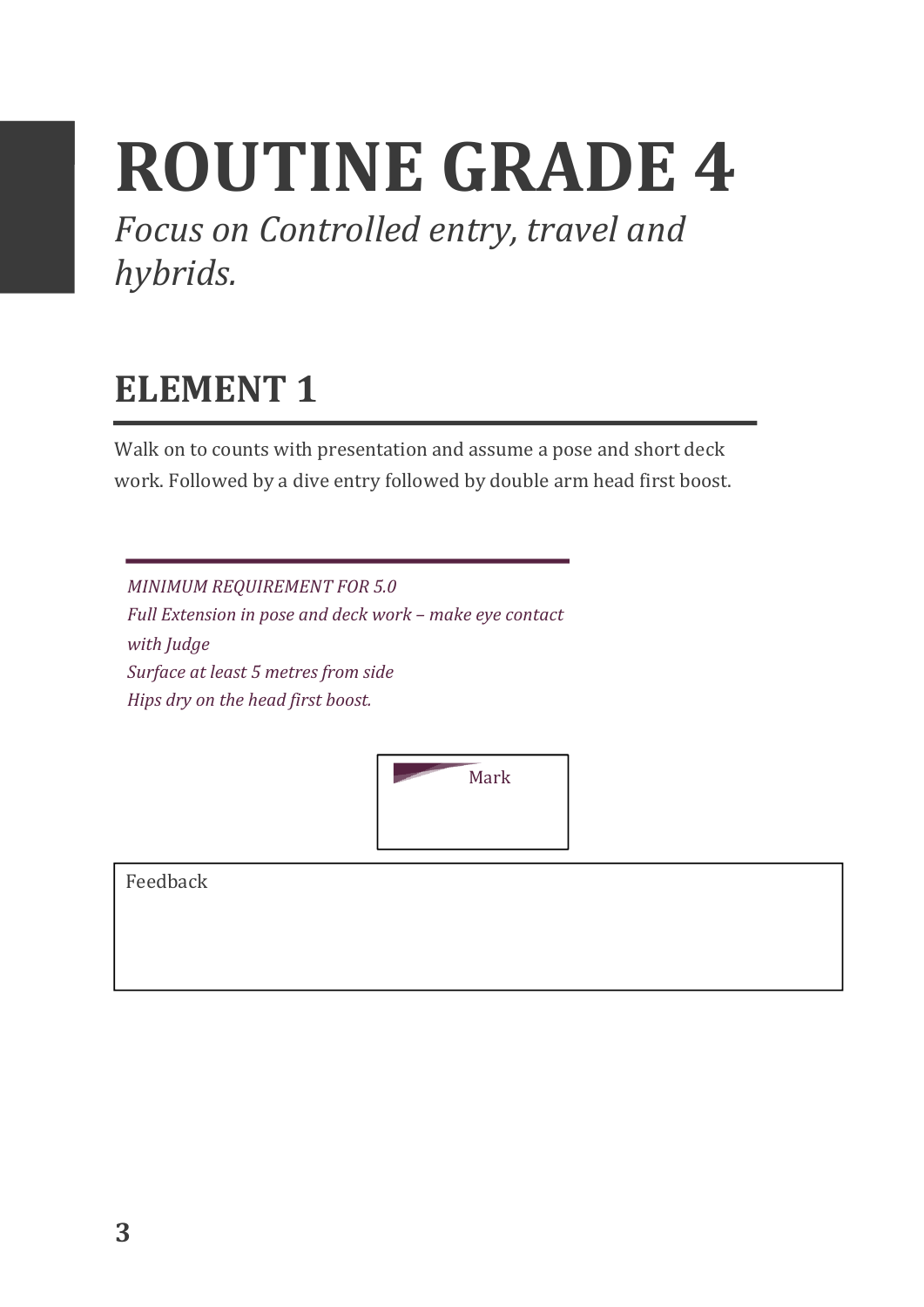5metres of travelling eggbeater with a single arm twirl (rapid 180 rotation) followed by 5m travelling opposite direction.

| <b>MINIMUM REQUIREMENT FOR 5.0</b> |      |
|------------------------------------|------|
| 10 metres covered                  |      |
| Arm pit dry throughout             |      |
| Continuous travel throughout       |      |
|                                    | Mark |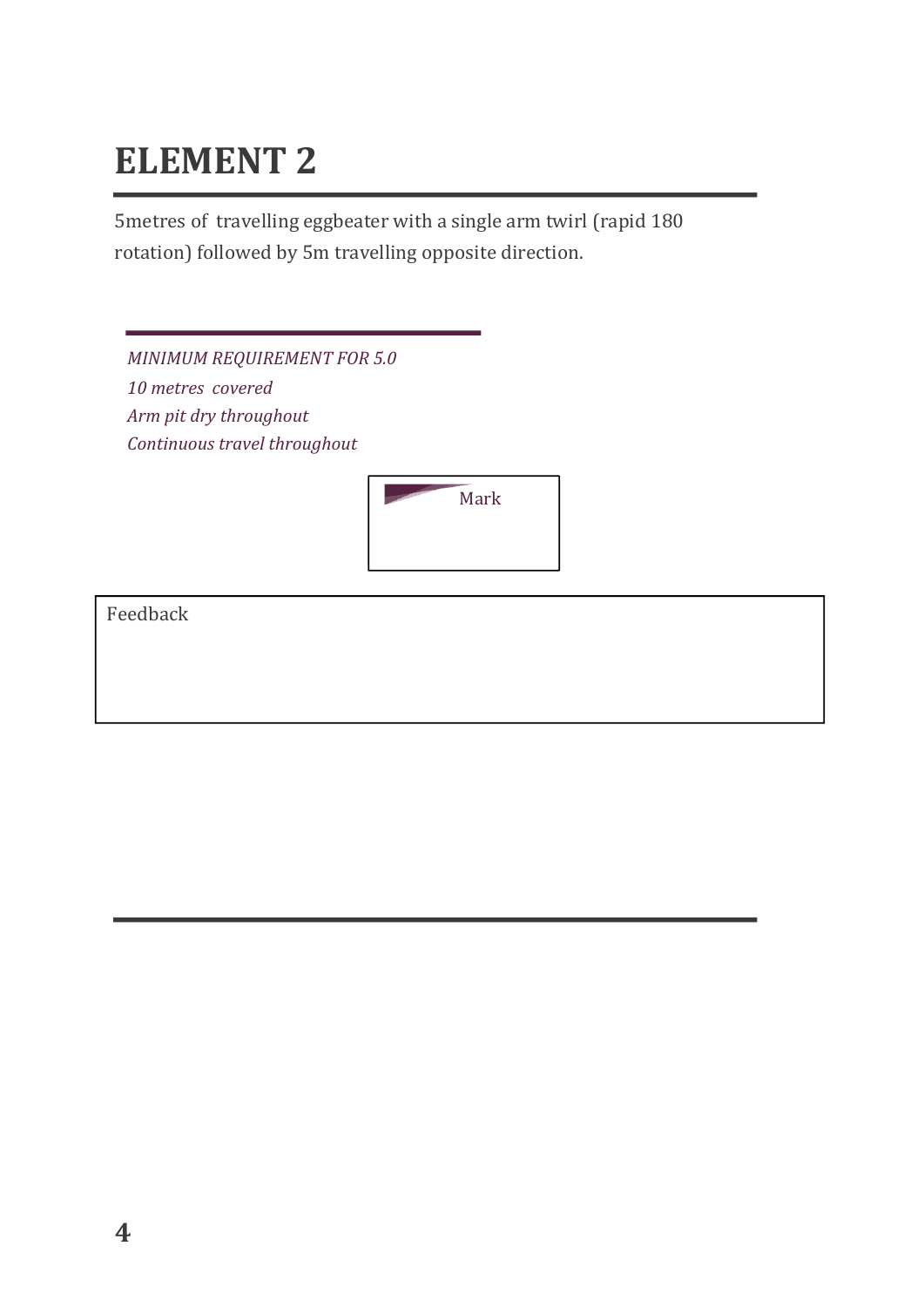Staring from under the water a double arm head first boost is executed until the body and arms have fully submerged. Resurface in eggbeater and travel sideways for 3 metres in double arm eggbeater

*MINIMUM REQUIREMENT FOR 5.0 Hip bones dry on head first boost Clavicles dry during eggbeater 3 metres eggbeater completed.*

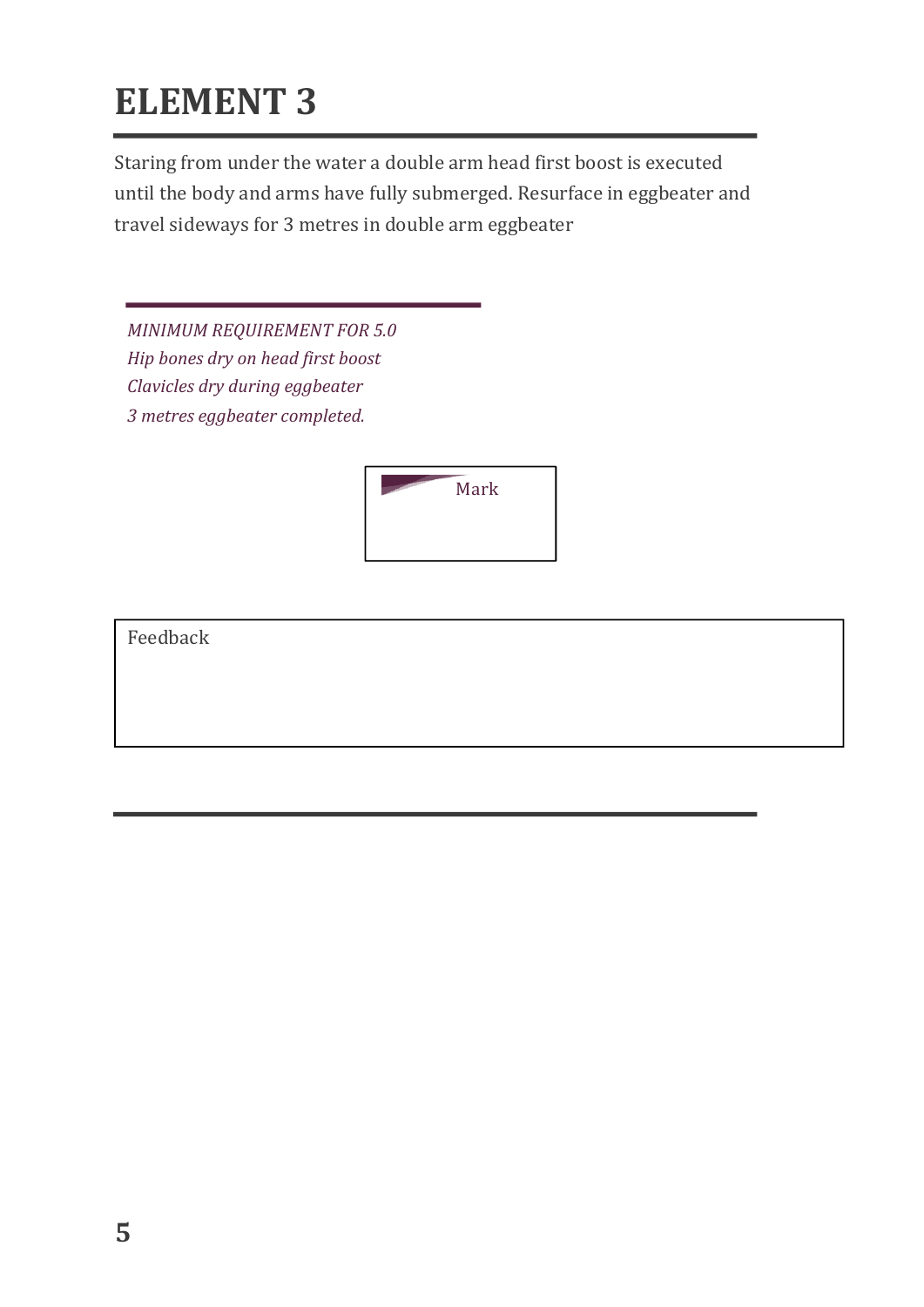5 metres torpedo scull, smooth transition coming out sideways (rapidly) into 3m double arm eggbeater with creative arms.

*MINIMUM REQUIREMENT FOR 5.0* Hips, thighs and feet at the surface in torpedo *Smooth transition to egg beater Clavicles dry in eggbeater Continuous arms movement over 3metres* 

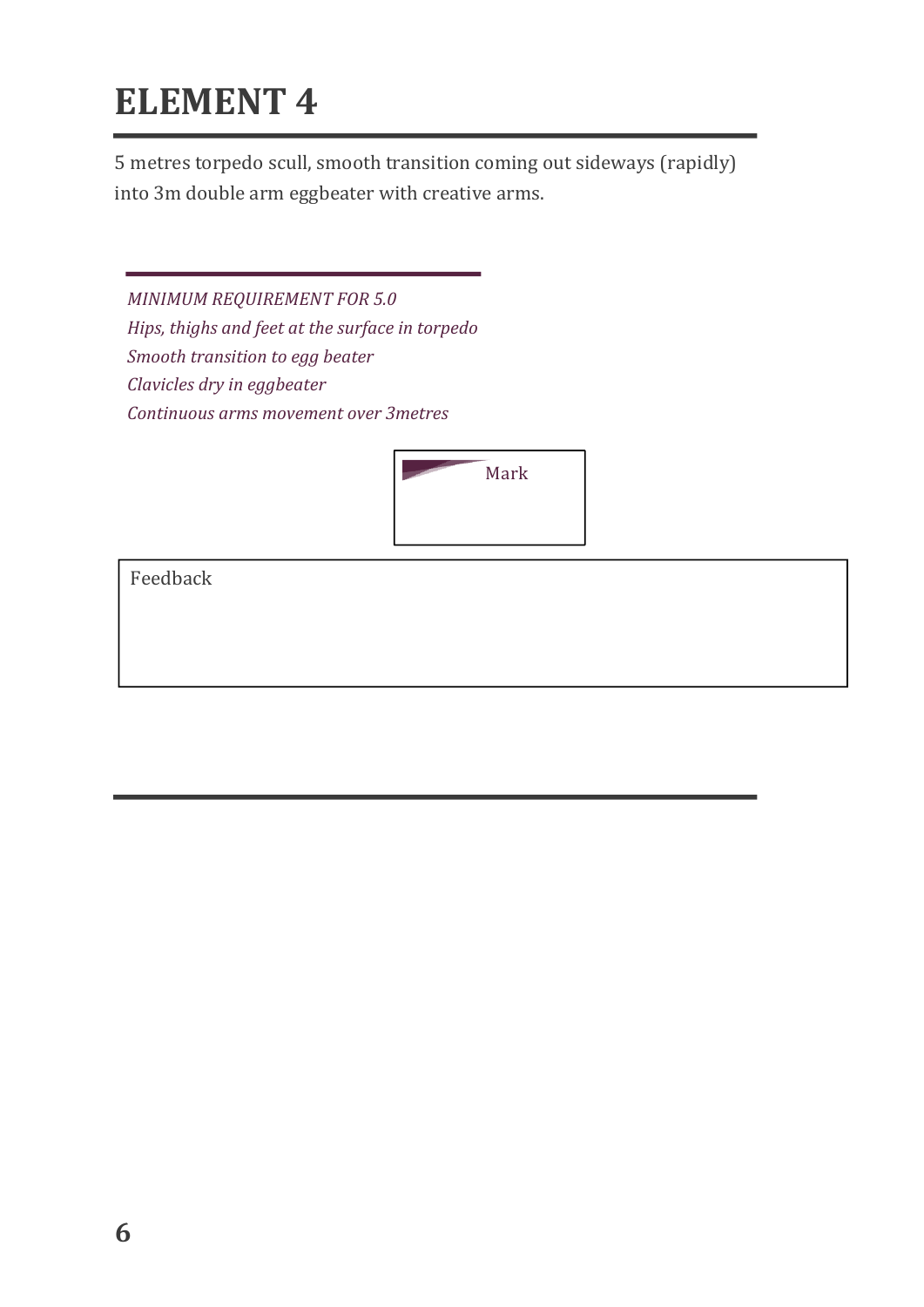Vertical position travelling, 1 metre sideways, 1 metre backwards.

*MINIMUM REQUIREMENT FOR 5.0 Body vertical throughout. Mid knee dry Continuous travel.*

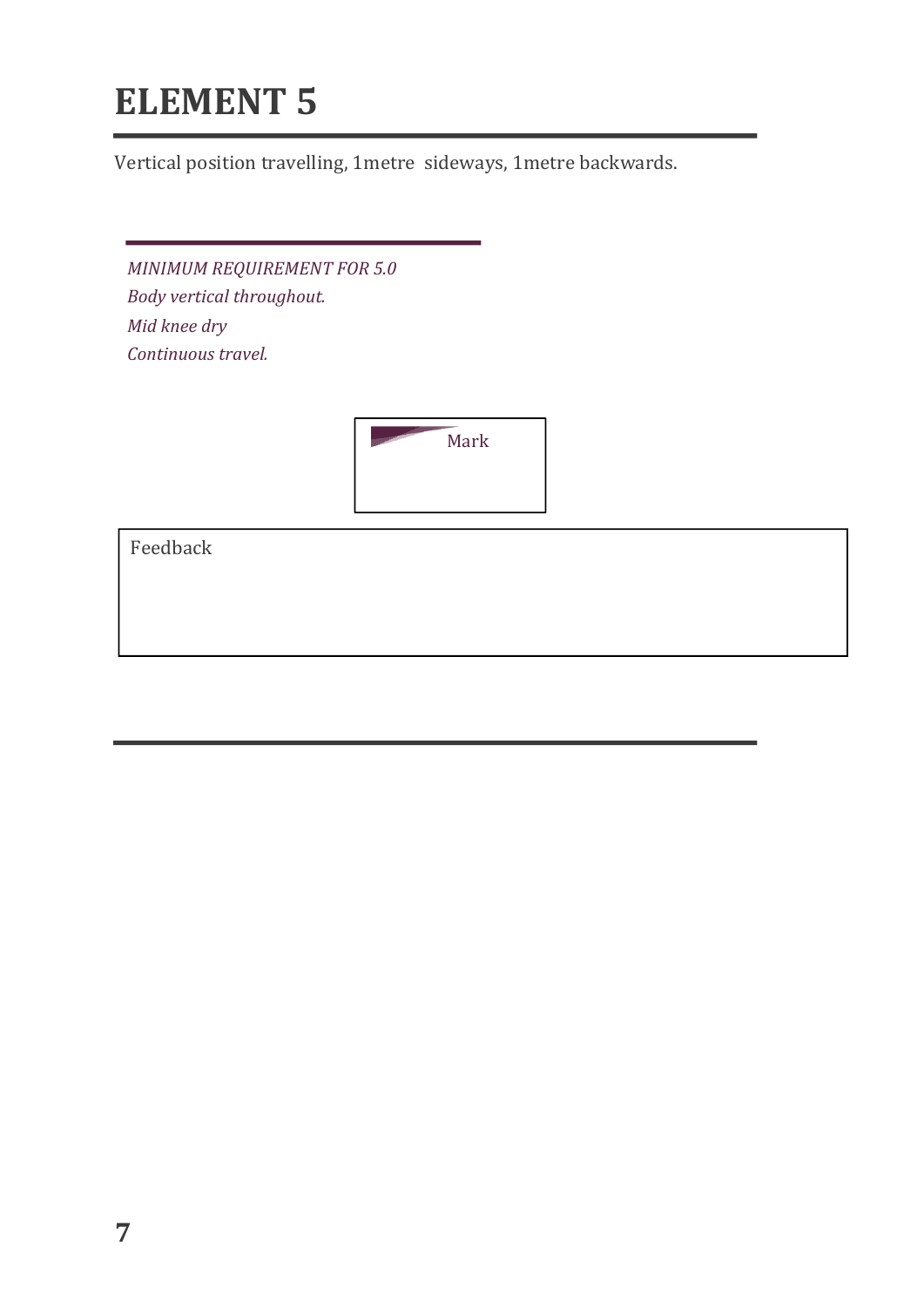Starting in a submerged Back Pike Position a Thrust is executed. A descending spin of 360 degrees is executed. The leg position is optional in the thrust and spin.

*MINIMUM REQUIREMENT FOR 5.0 Thrust to at least hip bones dry. Spin around a vertical axis*  At least 360 degrees completed to ankles

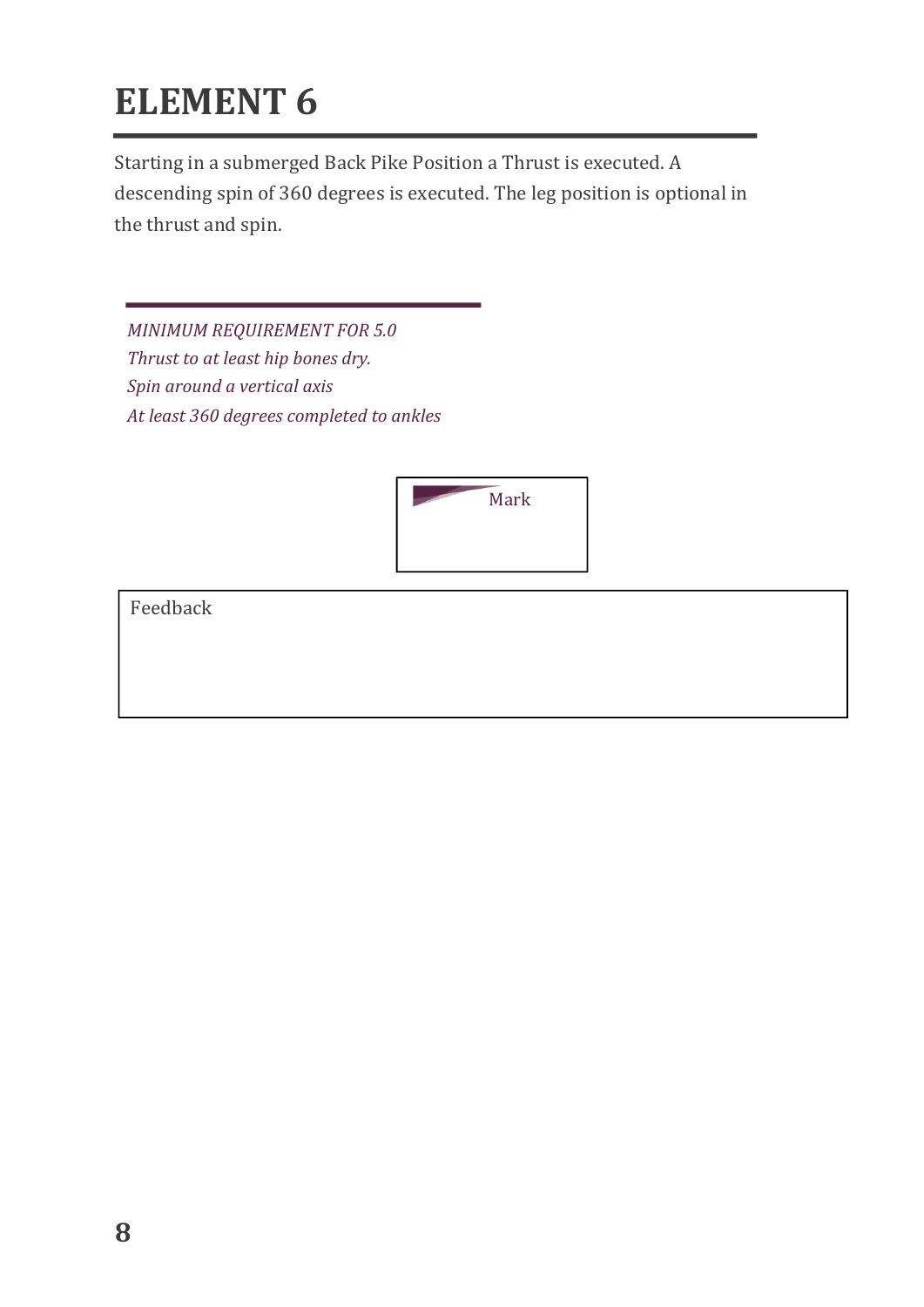From a Fishtail position both legs move simultaneously to swap to the opposite Fishtail Position. Four Fishtail switches for a count of 8 (2 counts per switch) to metronome 160bpm.

*MINIMUM REQUIREMENT FOR 5.0 Minimum height mid thigh in vertical leg* Leg vertical in every swap *Full extension maintained* Foot of Fishtail leg should reach the surface on each swap

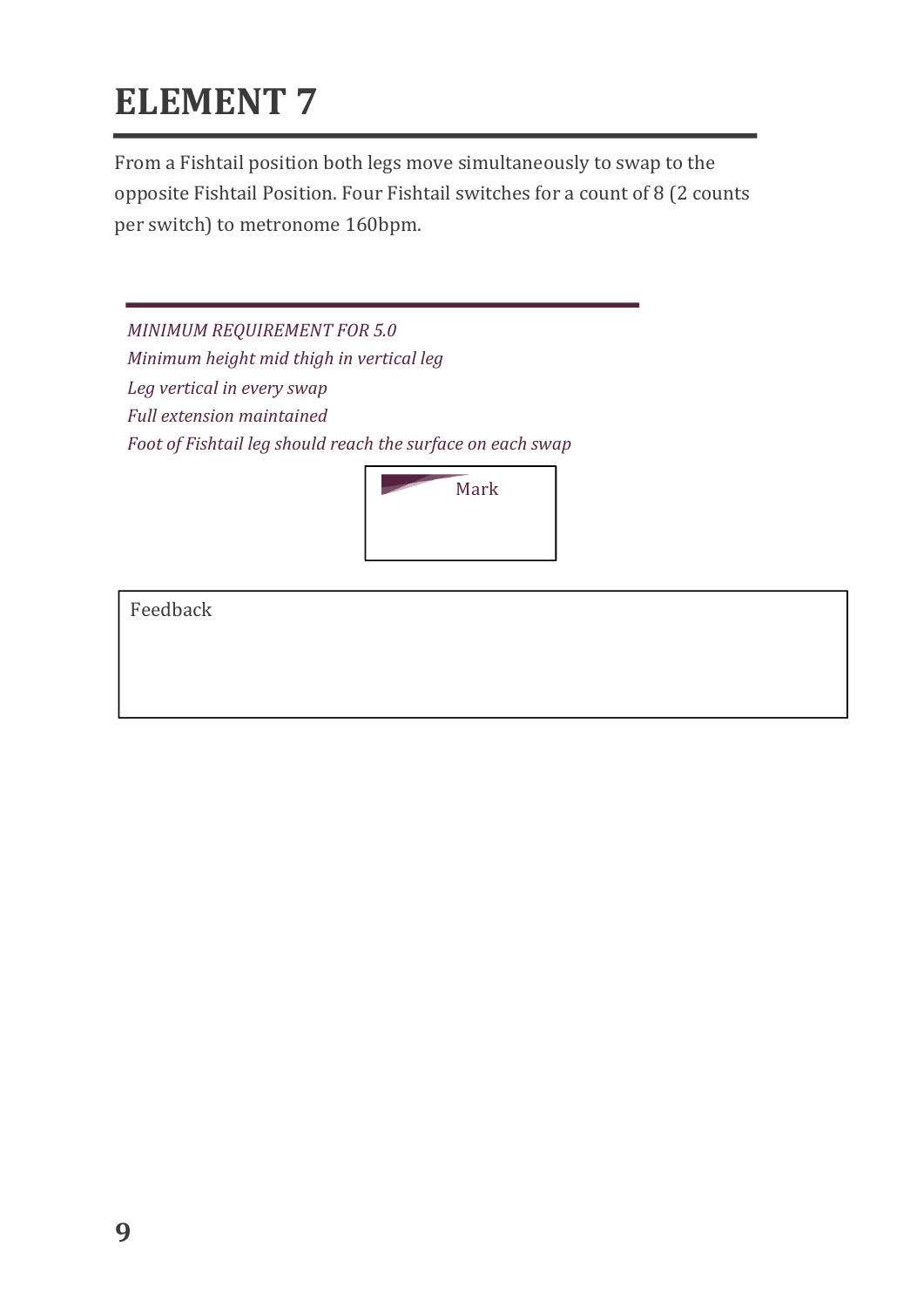Double arm eggbeater for 4 counts of 8 to metronome at 160bpm.

Creative arms shown throughout - swimmers may choose the movements used.

*MINIMUM REQUIREMENT FOR 5.0 Clavicles dry throughout* Arms above the water (height above water is optional) *Continuous travel throughout Movement on every count.* 

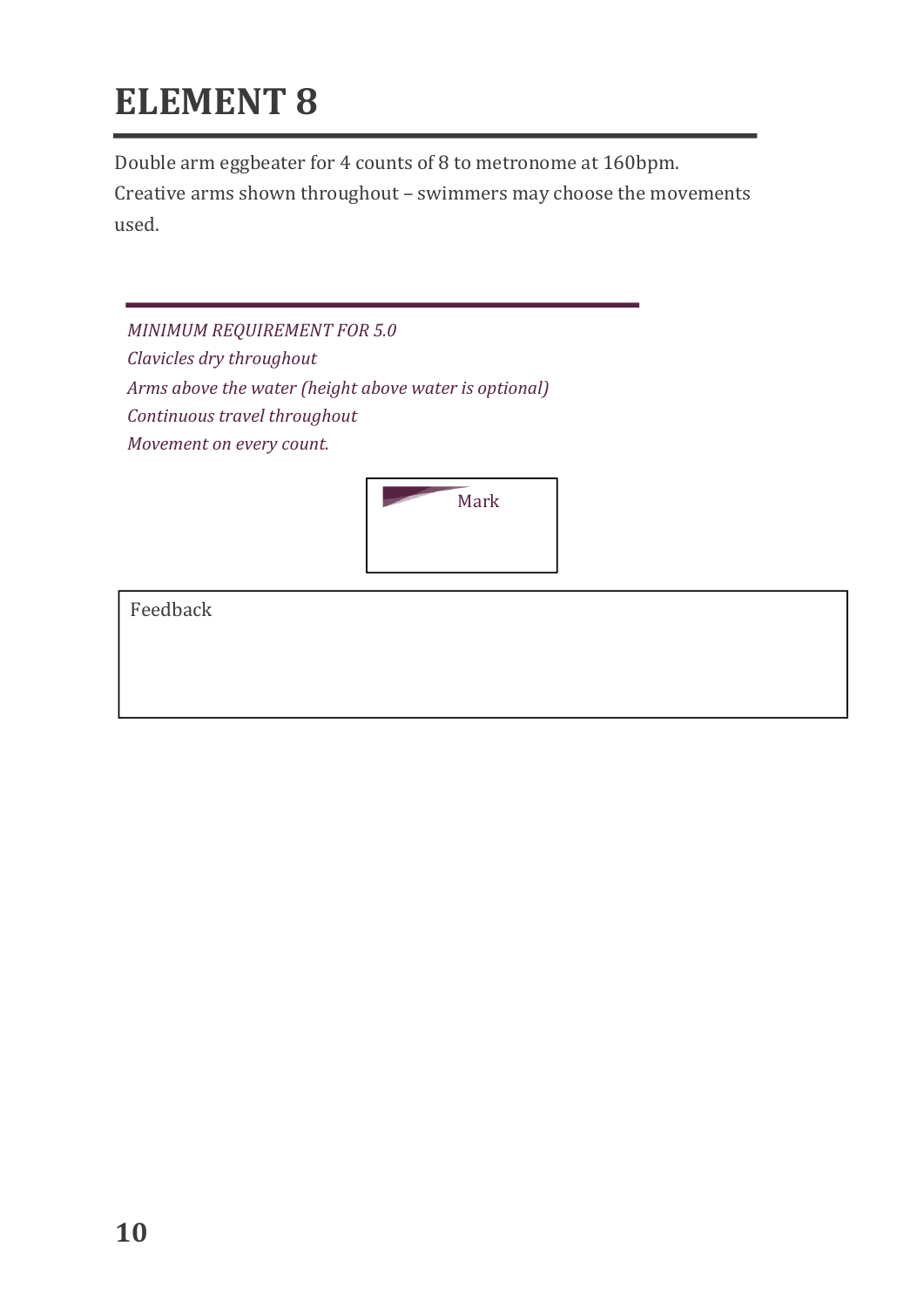Technical team element 3 to metronome with 8 counts per transition (160bpm)

Starting in a Front Pike Position, the legs are lifted to a Vertical Position. A full Twist is executed, the legs are lowered to a Split Position. A Walkover Front is executed. (DD 2.9)

**MINIMUM REQUIREMENT FOR 5.0** At *least mid knee in vertical Vertical maintained in twist* 150 *degrees* in split position.